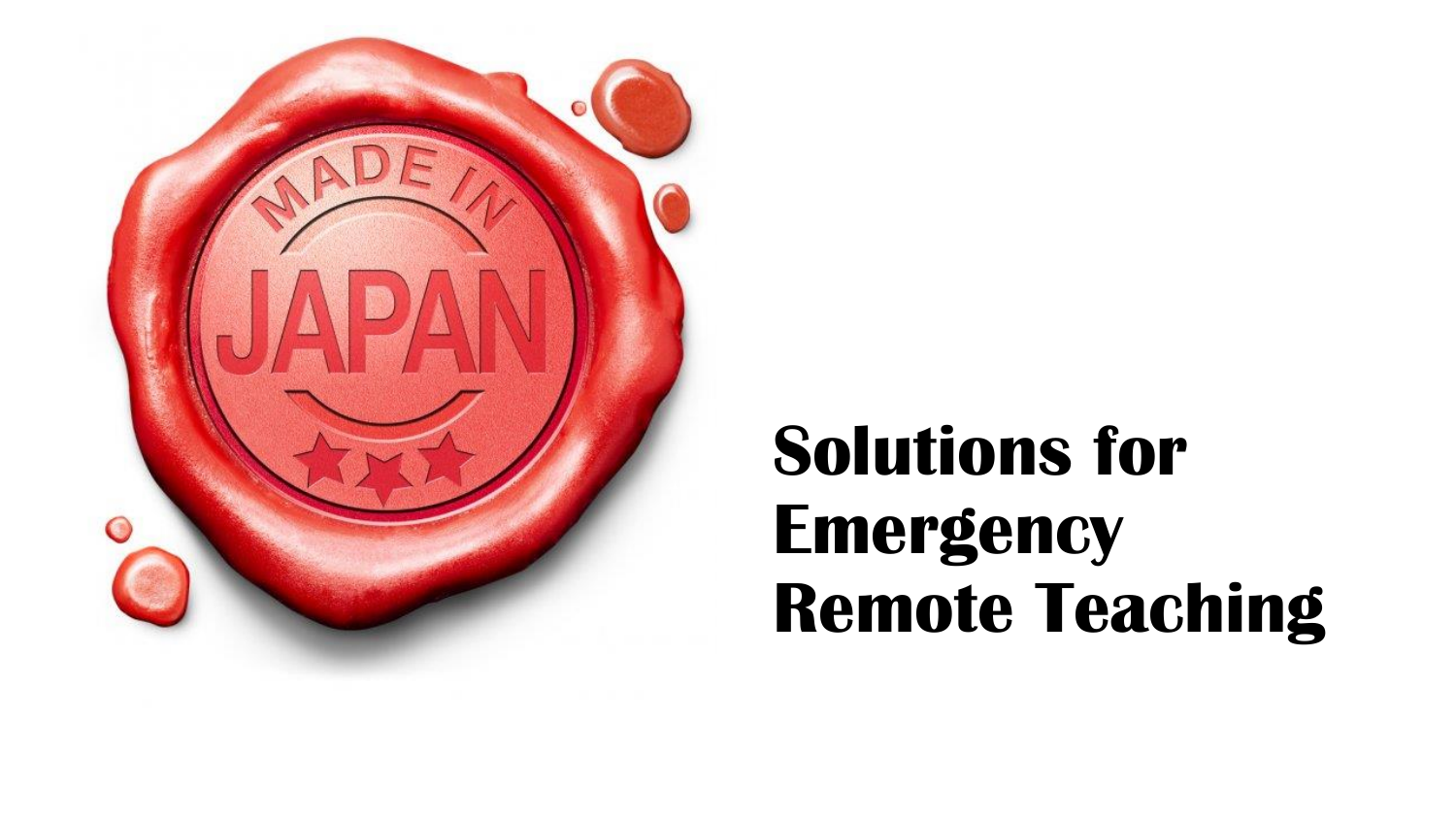## Key Questions

# What's missing?

# What should you do?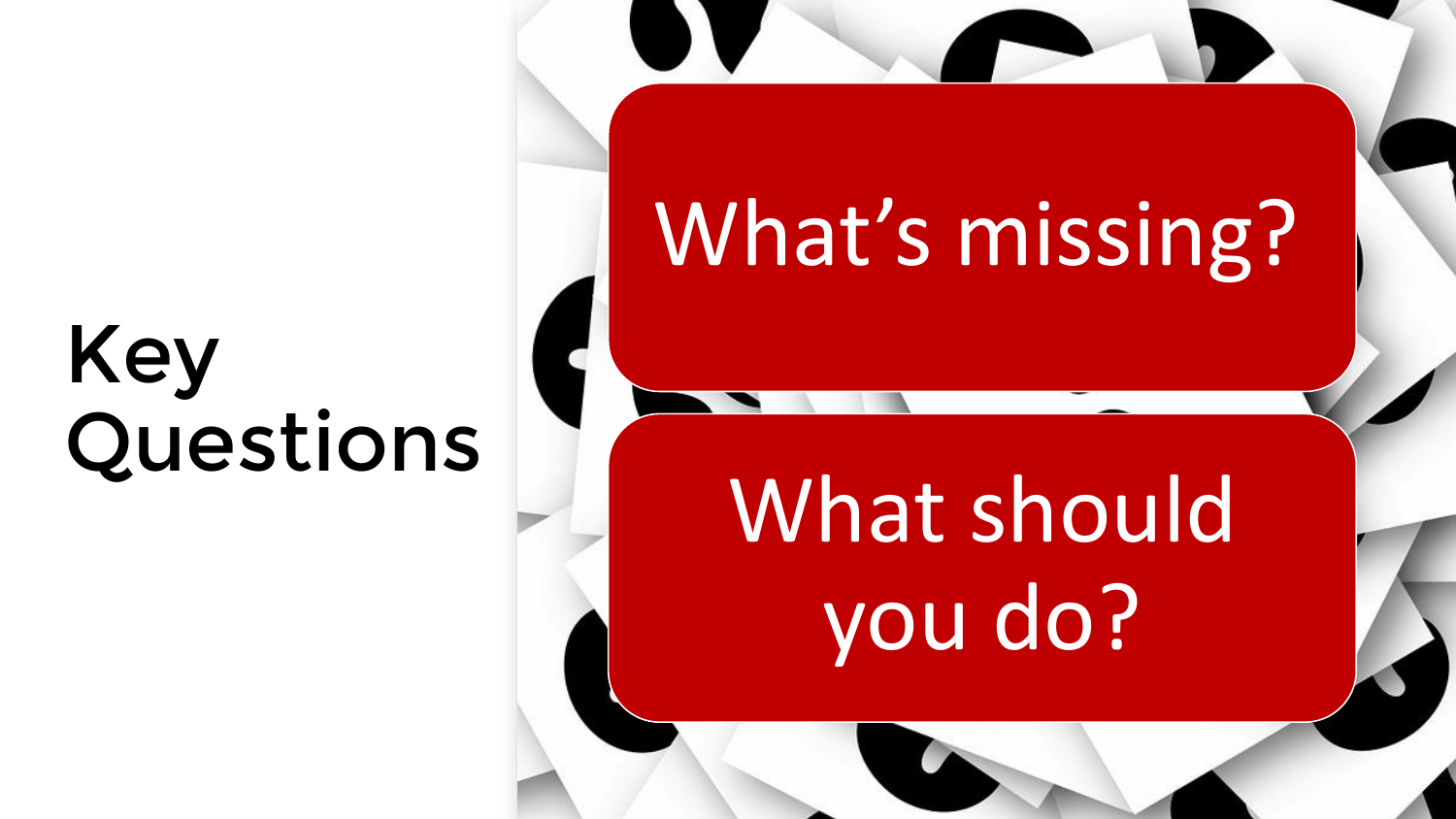

# What's Missing?

- Interaction
- The student's voice
- Fun
- Clear expectations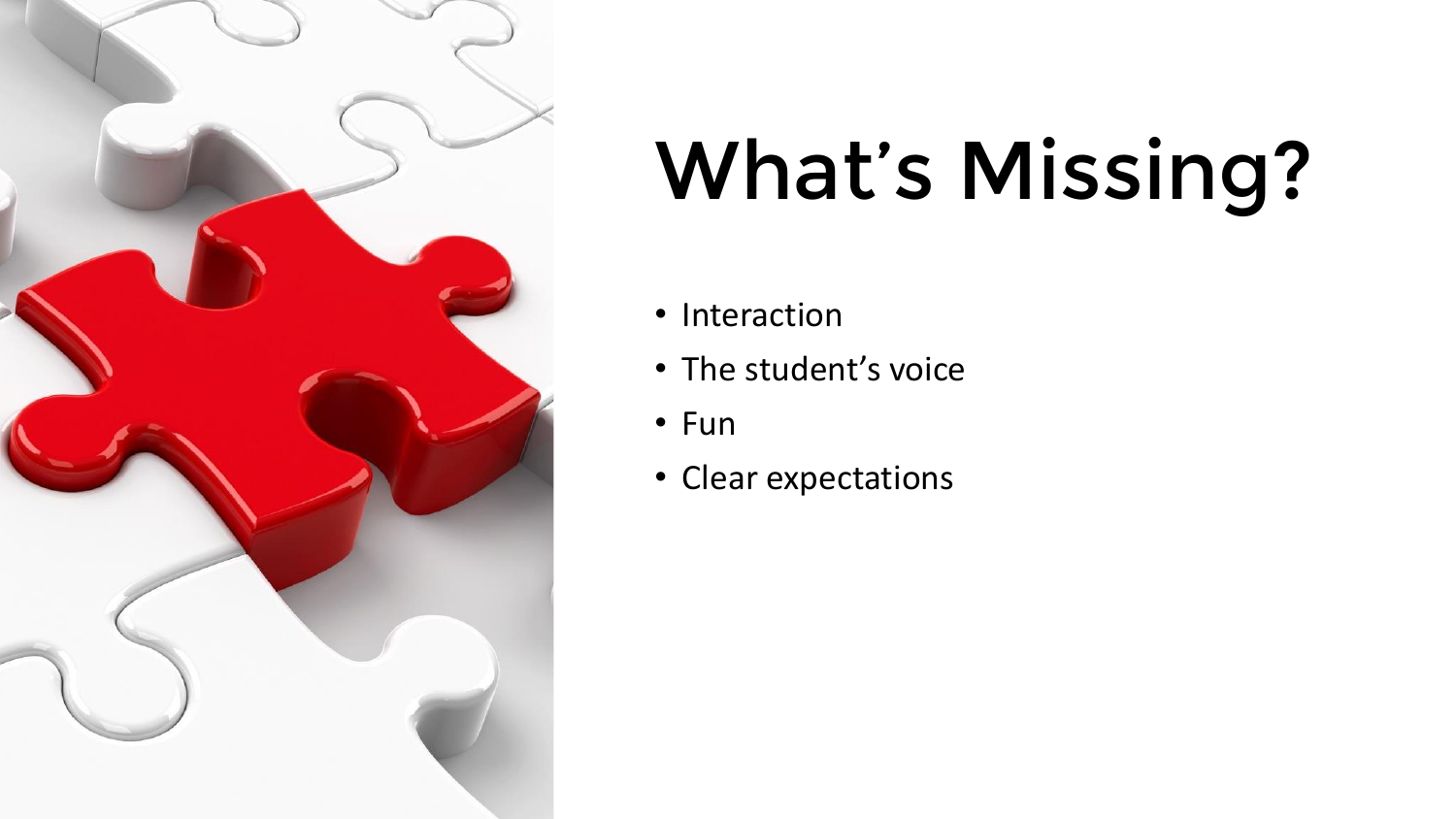## Solutions

- Record MP3 Online
- LingoLabs Live
- TeacherTools

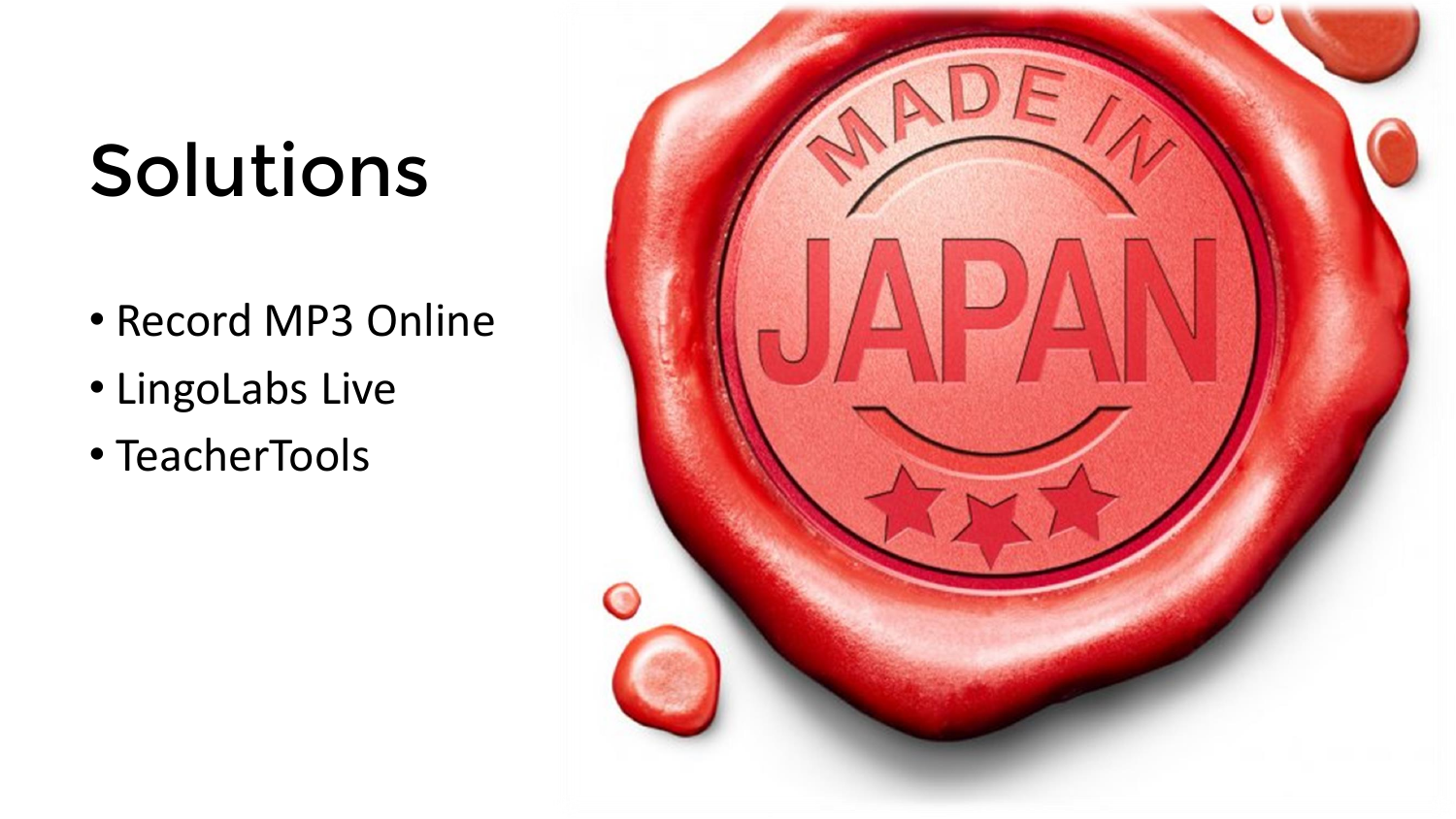### Record MP3 Online

- collect audio recordings from students
- avoid downloading, uploading, sending
- solves storage, file format, playback

![](_page_4_Picture_4.jpeg)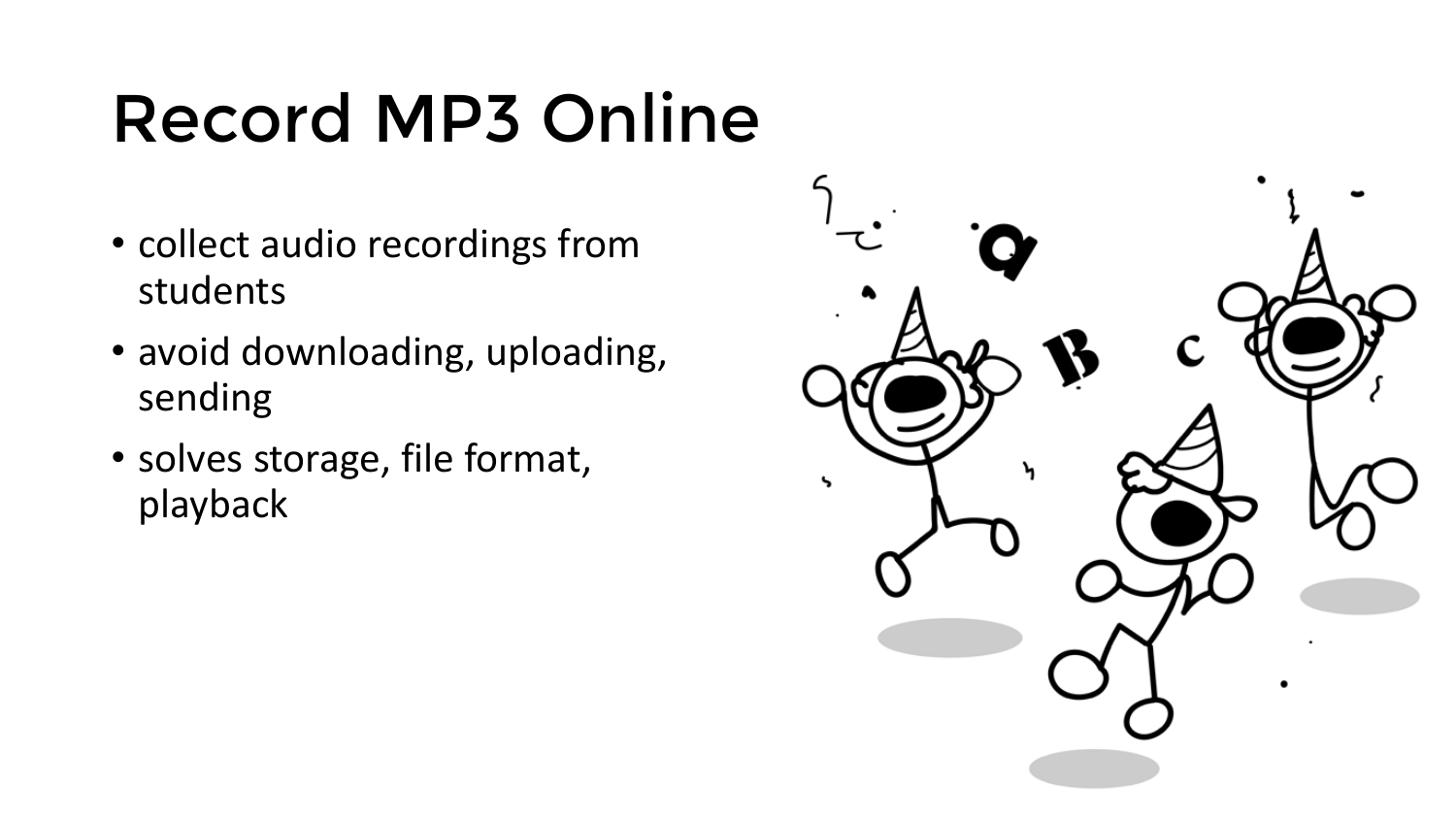### Record MP3 Online getting started

- Make free account at recordmp3online.com
- Go to your audio folder and click "get public link"
- Share link with your students

![](_page_5_Picture_4.jpeg)

![](_page_5_Picture_5.jpeg)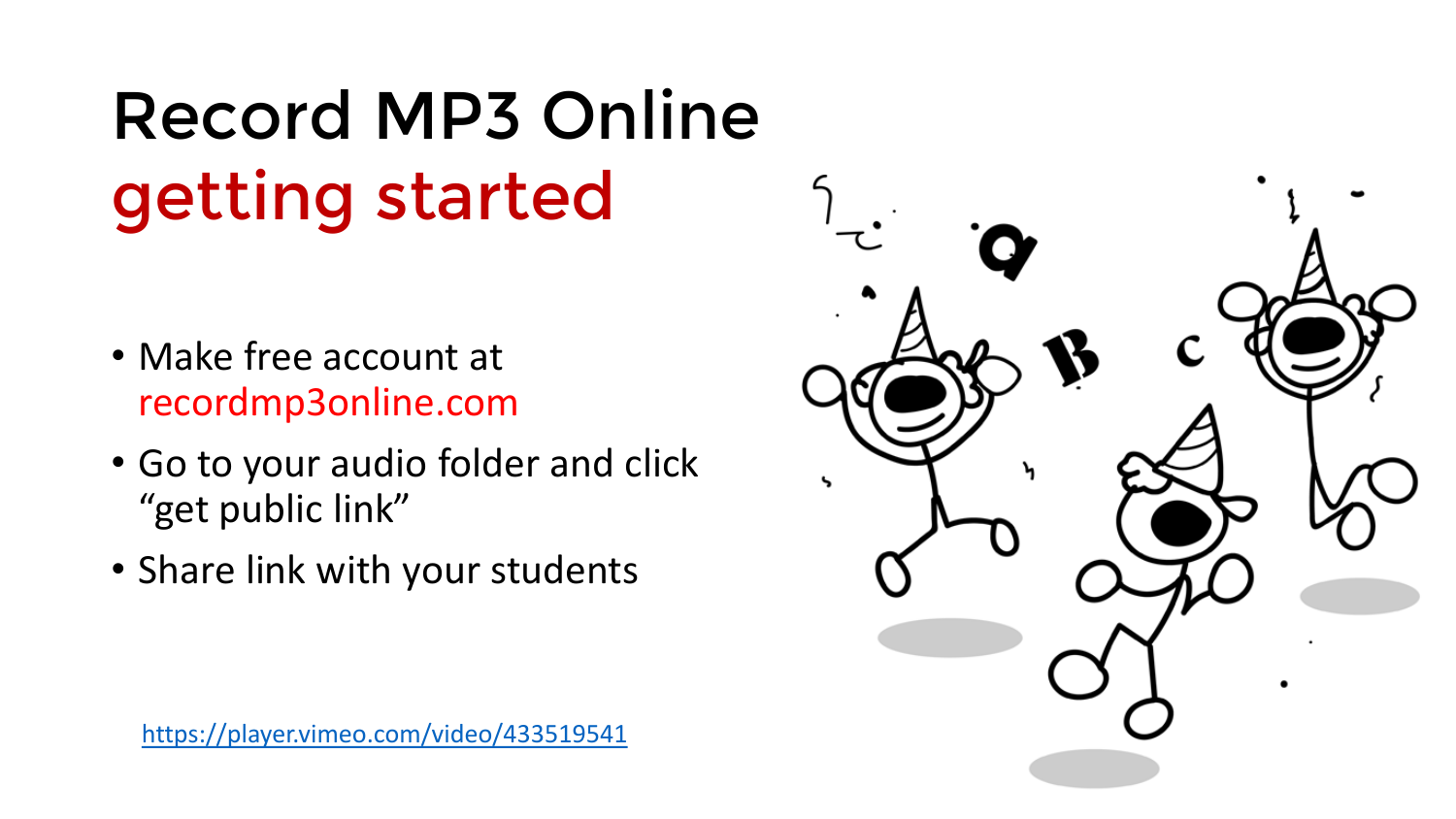#### LingoLab Live

- live online language practice games
- pre-made content (English-Japanese)
- ability to create your own games

![](_page_6_Figure_4.jpeg)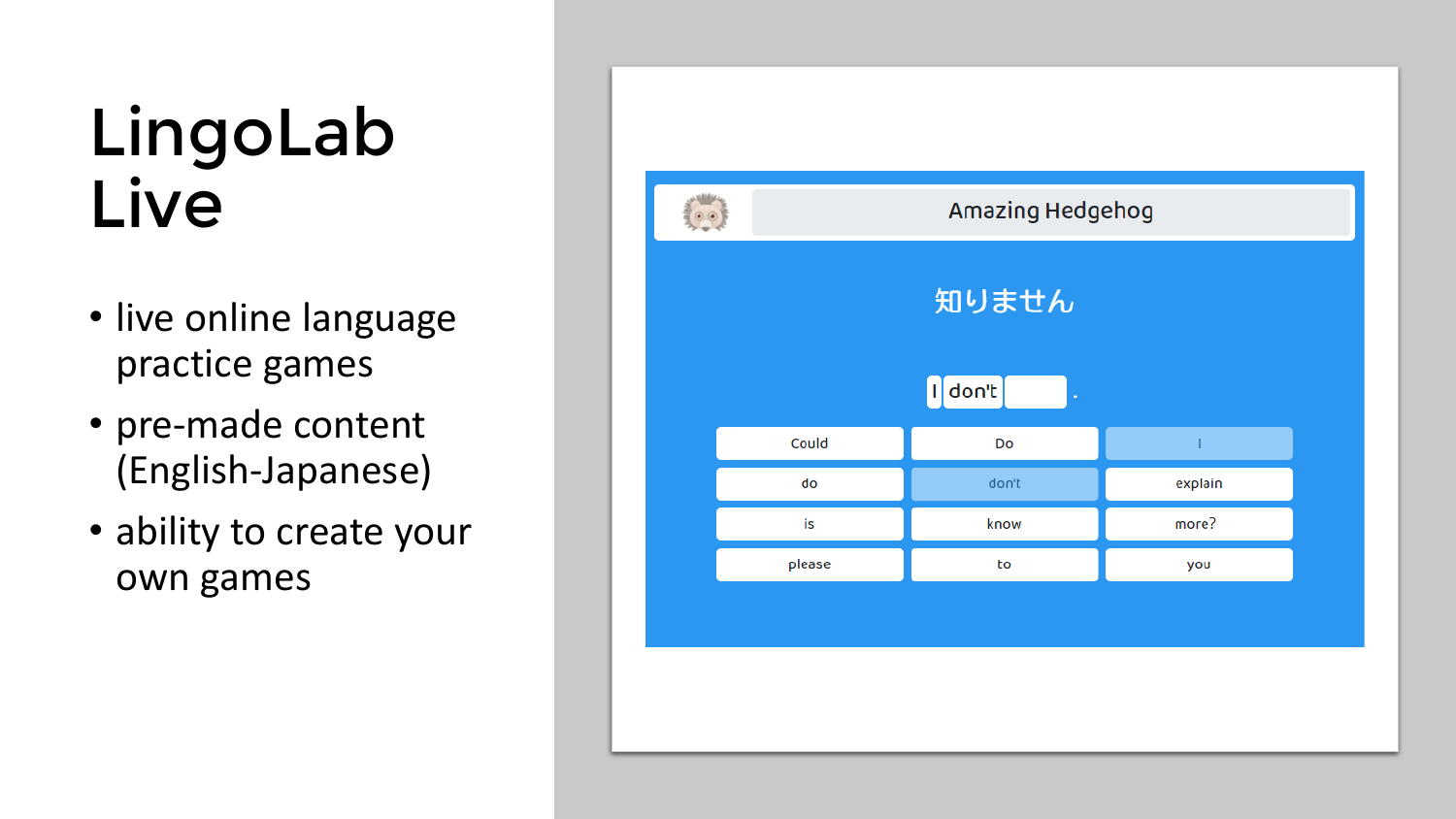#### LingoLab Live getting started

- Go to lingolab.live
- Select content or upload
- Generate link & QR-code to share with students

![](_page_7_Figure_4.jpeg)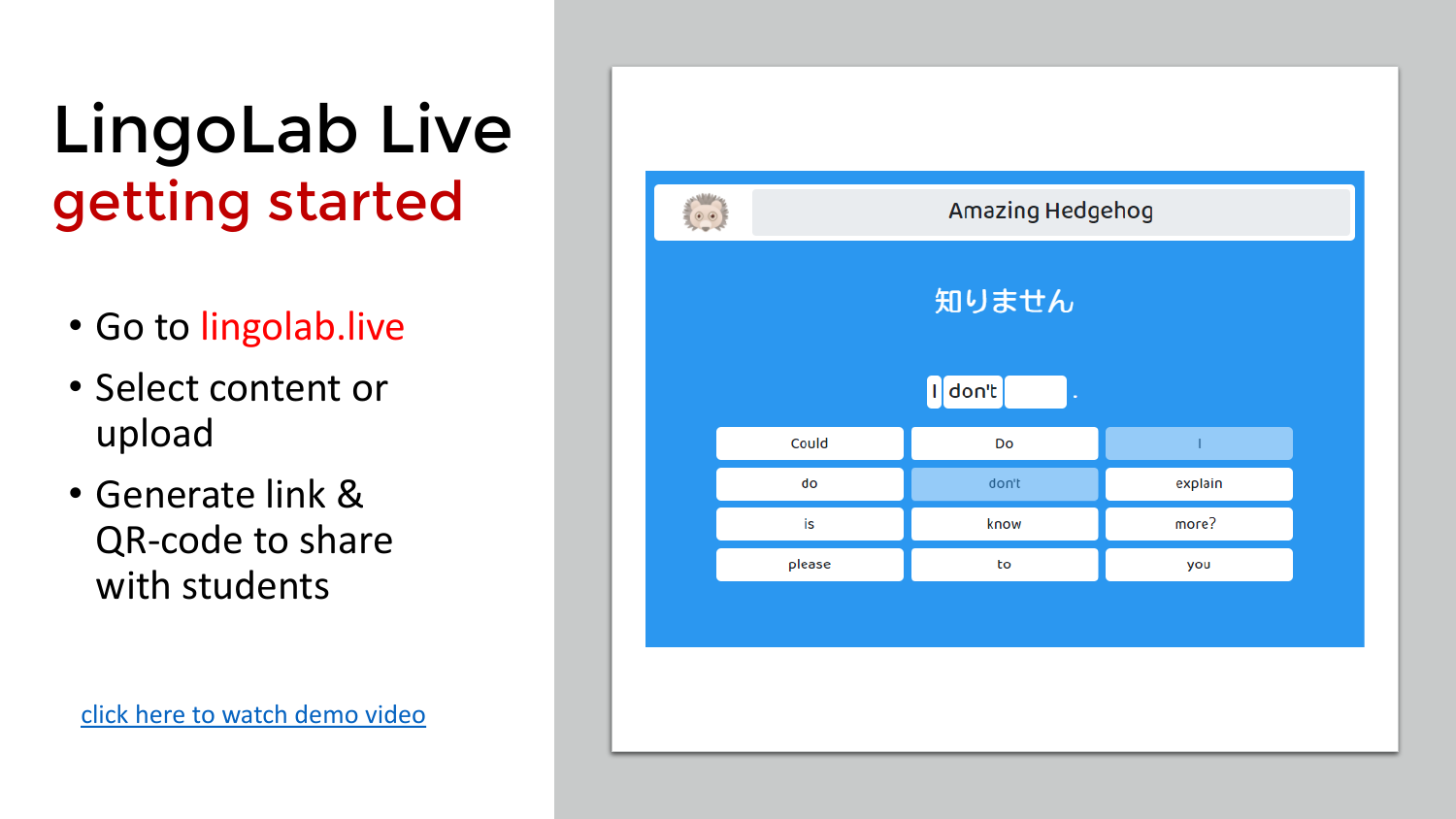### TeacherTools TeacherTools

![](_page_8_Picture_1.jpeg)

- Practice all 4 language skills (listening, reading, writing, speaking)
- 8 assignment types
- No student registration or login required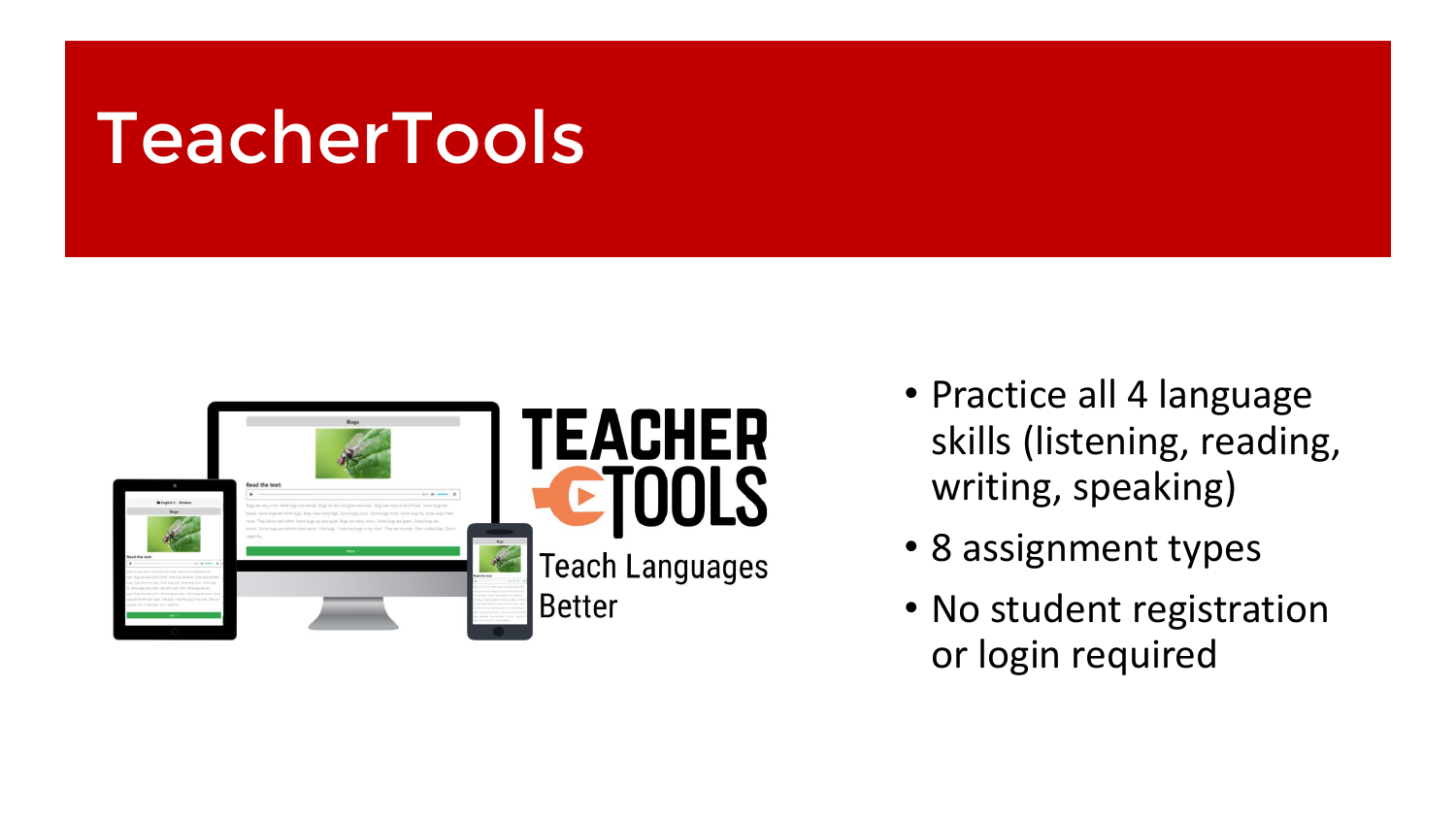## TeacherTools TeacherTools – Assignment types

![](_page_9_Picture_1.jpeg)

- Audio Recording
- Video Recording
- Written Report
- Speaking Drill
- Text Gap Fill
- Text-to-Test
- Video Gap Fill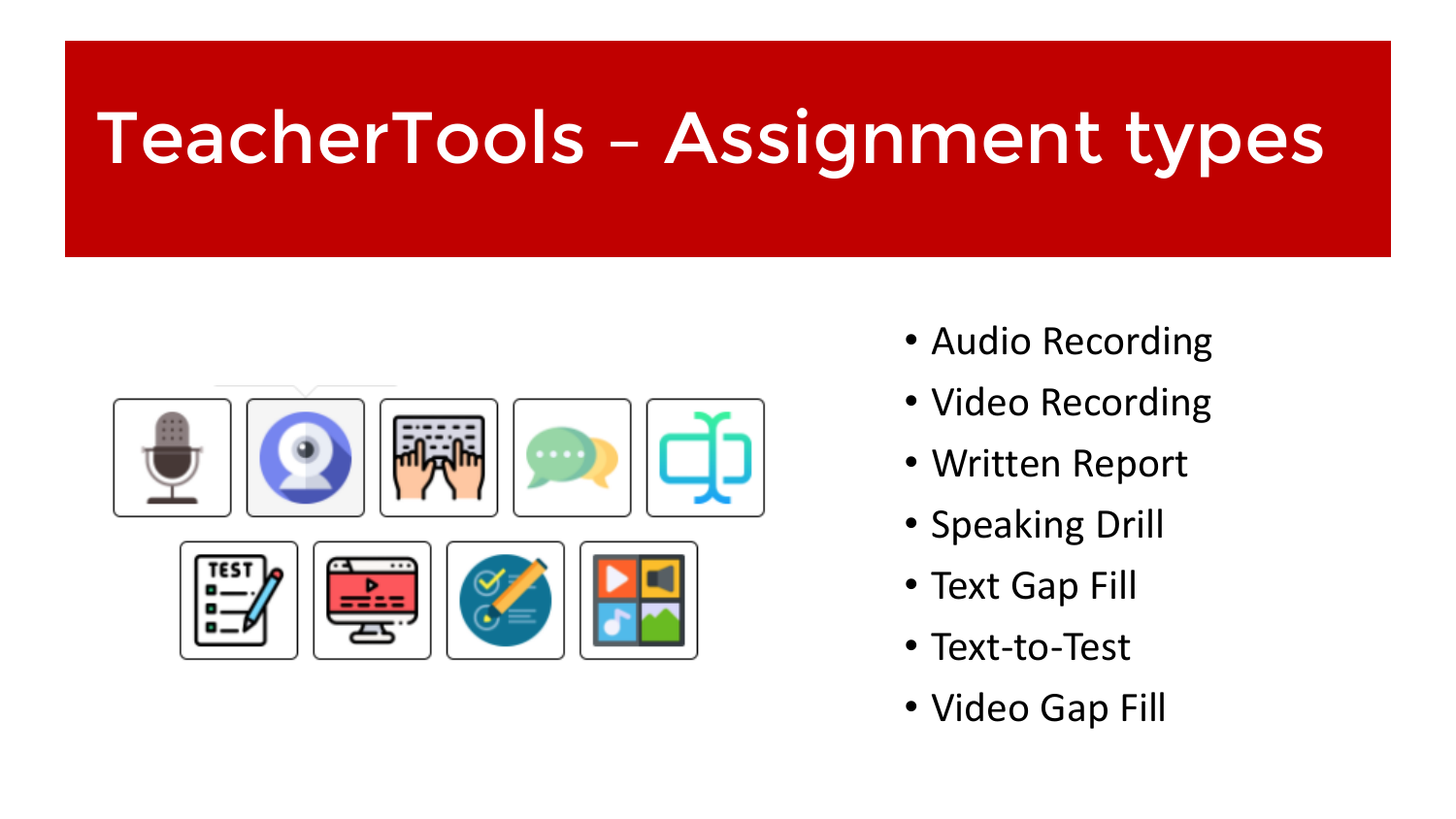#### TeacherTools fast facts

- paid platform (from \$9.99/month)
- fast & easy content creation
- Lesson Wizard
- auto-graded
- learn-english.org
- tutorial videos and support desk

![](_page_10_Picture_7.jpeg)

http://qqq.am/PMVXY